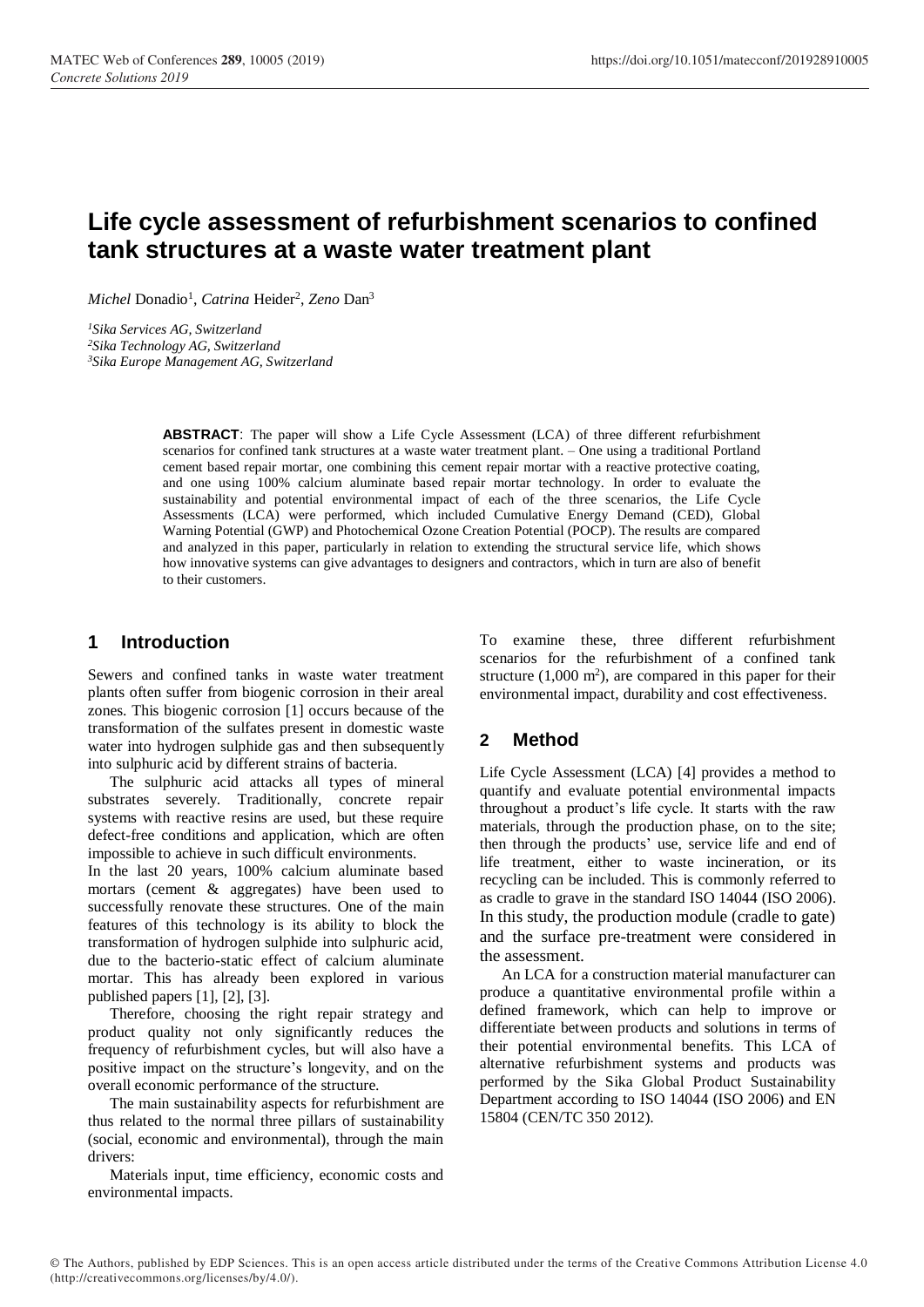## **3 Scope of the analysis**

The functional unit taken for the LCA is the refurbishment of an arbitrary confined reinforced concrete tank in a waste water treatment with a surface area of 1,000 m<sup>2</sup> over a 50 year life span.

It is assumed that this internal tank surface is subjected to biogenic corrosion on the areal part of the structure. To perform the LCA, an inventory analysis was necessary, i.e., data collection and calculation procedures to quantify all of the relevant inputs and outputs of the procedures and products in each system.

The product data collection was carried out by the respective manufacturer and corresponds to the measured or qualified data, including the product formulations, transportation, packaging and production. The systems were then modelled in the LCA software GaBi 8.7.0 [5], based on this data and datasets from commercial databases such as ELCD (European Reference Life Cycle Database), Thinkstep and Ecoinvent. The materials' transport to the site, their installation (excepting the surface pre-treatment) and their end of life treatment were excluded from this LCA.

The impact assessment phase associates inventory data with environmental impact categories (calculated with the CML 2001 method). Three impact categories are considered to be the most relevant for this example, as these three depict the sustainability drivers in refurbishment: the carbon footprint, resource (and energy) efficiency, and pollutant emissions (also related to health and safety of the workers).

## **3.1 Cumulative energy demand**

Cumulative Energy Demand (CED) reflects the total input of primary energy from renewable and nonrenewable resources. It is measured in MJ.

## **3.2 Global warming potential**

The global warming potential (GWP) is the potential contribution to climate change due to greenhouse gases emissions. It is measured in kg (or tons) of carbon dioxide  $(CO_2)$  equivalent for a 100-year time horizon.

## **3.3 Photochemical ozone creation potential**

Photochemical ozone creation (POCP) is the potential contribution to summer smog, related to ozone induced by sunlight on volatile organic compounds (VOC) and nitrous oxides (NOx). It is measured in kg of ethene equivalents (also known as ethylene).

## **4. Retrofitting scenarios analysed**

The different systems are calculated over a 50 year period based on an arbitrary surface area of 1,000 m<sup>2</sup> . The scenarios and products are described below.

### **3.1. Description of the scenarios**

There were three different scenarios selected for comparison. The first scenario assumes the refurbishment is carried out with a CEM III based concrete repair mortar complying with EN 1504-3 and achieving the highest performance classification of R4 (Cement used being sulfate resistant). Based on site returns and lab assessment, it is assumed that the full cover of 50 mm would need to be replaced every 7 years to provide corrosion protection to the reinforcing bars.

The second scenario uses the a polymer modified R4 class CEM III mortar complying to EN 1504-3 followed by an epoxy cement combination coating that provides a temporary moisture barrier and a smooth surface suitable for the use of a 100% solid epoxy top coating. Based on site returns, we have assumed this would need to be replaced every 10 years.

The third scenario uses a repair mortar based on calcium aluminate technology (both the cement matrix and aggregates being calcium aluminate based). As the aluminate matrix inhibits the transformation of the  $H_2S$ into sulphuric acid [1], longer term durability [6] can be achieved, so for this LCA, we assumed this would need to be replaced only once over the 50 year design period.

### **3.2. Detailed application information**

#### *3.2.1 Scenario 1*

Retrofitting every **7 years** with repair mortar; no protective coating after the mortar application:

- Surface Preparation by high pressure water
- Reprofiling with concrete repair mortar over 50 mm with wet spray application (100 tonnes per retrofitting).

#### *3.2.2 Scenario 2*

Retrofitting every **10 years** with repair mortar; epoxy protective coating after the mortar application:

- Surface Preparation by high pressure water
- Reprofiling with concrete repair mortar over 25 mm by wet spray application (50 tonnes per retrofitting)
- Resurfacing and temporary moisture barrier over 3 mm thick by wet spray application (1030 kg per retrofitting)
- Concrete protection with 2 coats of epoxy coating  $\omega$ 500g/m<sup>2</sup> per coat, by airless application (16 tonnes per retrofitting)

## *3.2.2 Scenario 3*

Retrofitting **once** over the designed period:

- Surface Preparation by high pressure water
- Reprofiling with Calcium Aluminate concrete repair mortar over 25 mm by wet spray application (60 tonnes).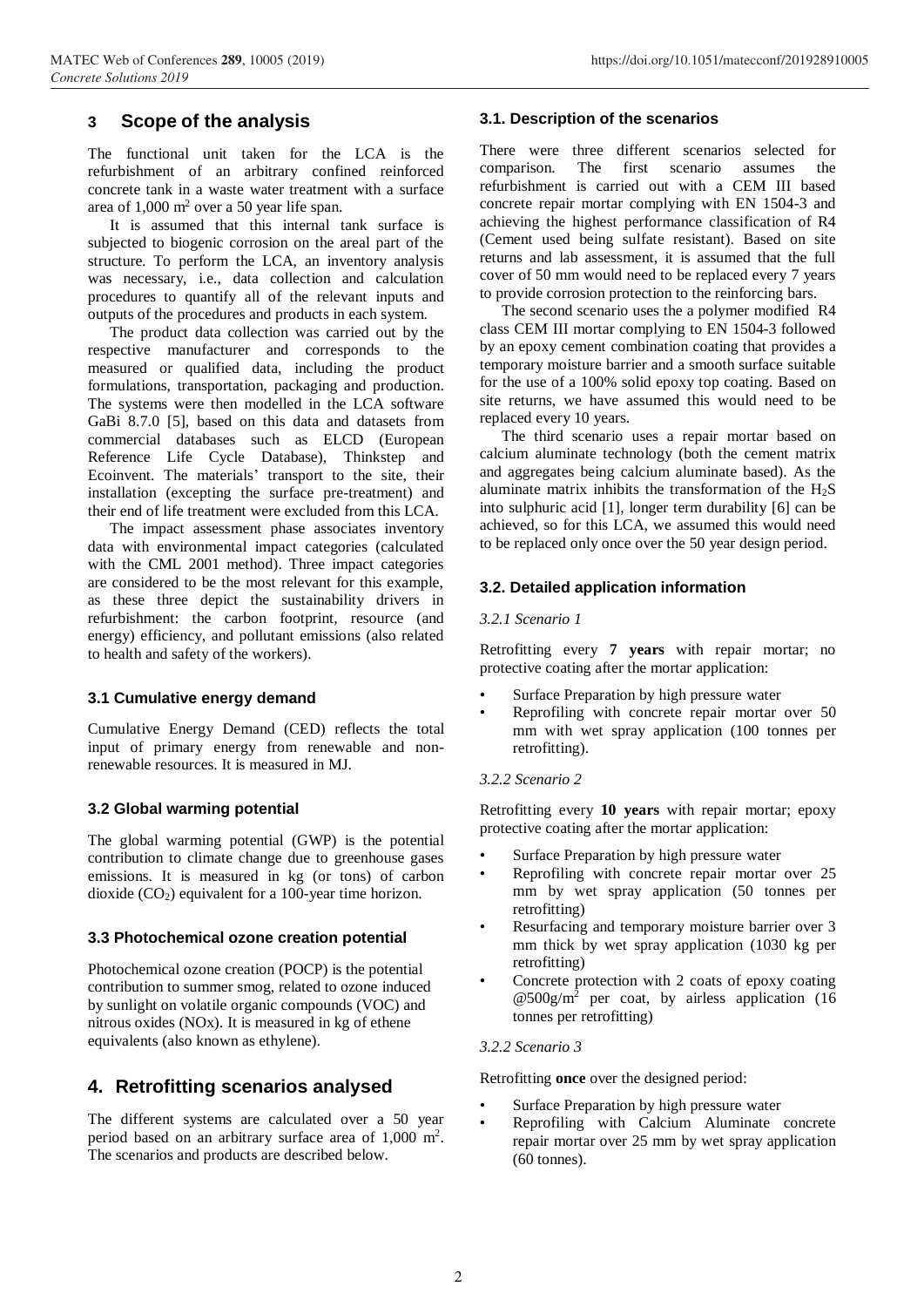## **3.1. Product description**

Table 1: The refurbishment materials

| Product       | <b>Description</b>                            |
|---------------|-----------------------------------------------|
| Type          |                                               |
| Scenario 1    |                                               |
| Repair mortar | 1-component, non-polymer modified (CC),       |
|               | R4 repair mortar complying with EN 1504-3     |
| Scenario 2    |                                               |
| Repair mortar | 1-component, polymer modified (PCC), R4       |
|               | repair mortar complying with EN 1504-3        |
| Resurfacing   | 3-component resurfacing mortar complying      |
| mortar        | with EN 1504-3 and -2, not requiring any      |
|               | curing and allowing fast over-coating with an |
|               | epoxy resin                                   |
| Epoxy         | Protective coating complying with EN 1504-2   |
| coating       | $-100\%$ solids content                       |
| Scenario 3    |                                               |
| Repair mortar | 1-component, 100% Calcium Aluminate           |
|               | mortar, R4 repair mortar complying with EN    |
|               | 1504-3                                        |

## **4. LCA Results**

The actual LCA analysis is a complex analysis. For simplicity the illustrated graphs below present a summary from the study, showing the overall impact on the three categories (refer to Fig. 1, 2, 3, 4  $\&$  5).







**Fig. 2:** Global Warming Potential, for a lifespan of 50 years.



#### **Fig. 3:** Photochemical Ozone Creation Potential for a lifespan of 50 years.



**Fig**. **4:** Comparison of the three categories – **Scenario 1** being used as reference.



**Fig. 5:** Comparison of the three categories – Scenario 2 being used as reference.

## **5. Discussion**

## **5.1 Scenario-1**

Scenario-1 entails higher environmental impact in the three categories compared to the others. This is due to the necessary repetition of the retrofitting, as all types of Ordinary Portland Cement based system are very sensitive to acid attack generated by biogenic activities.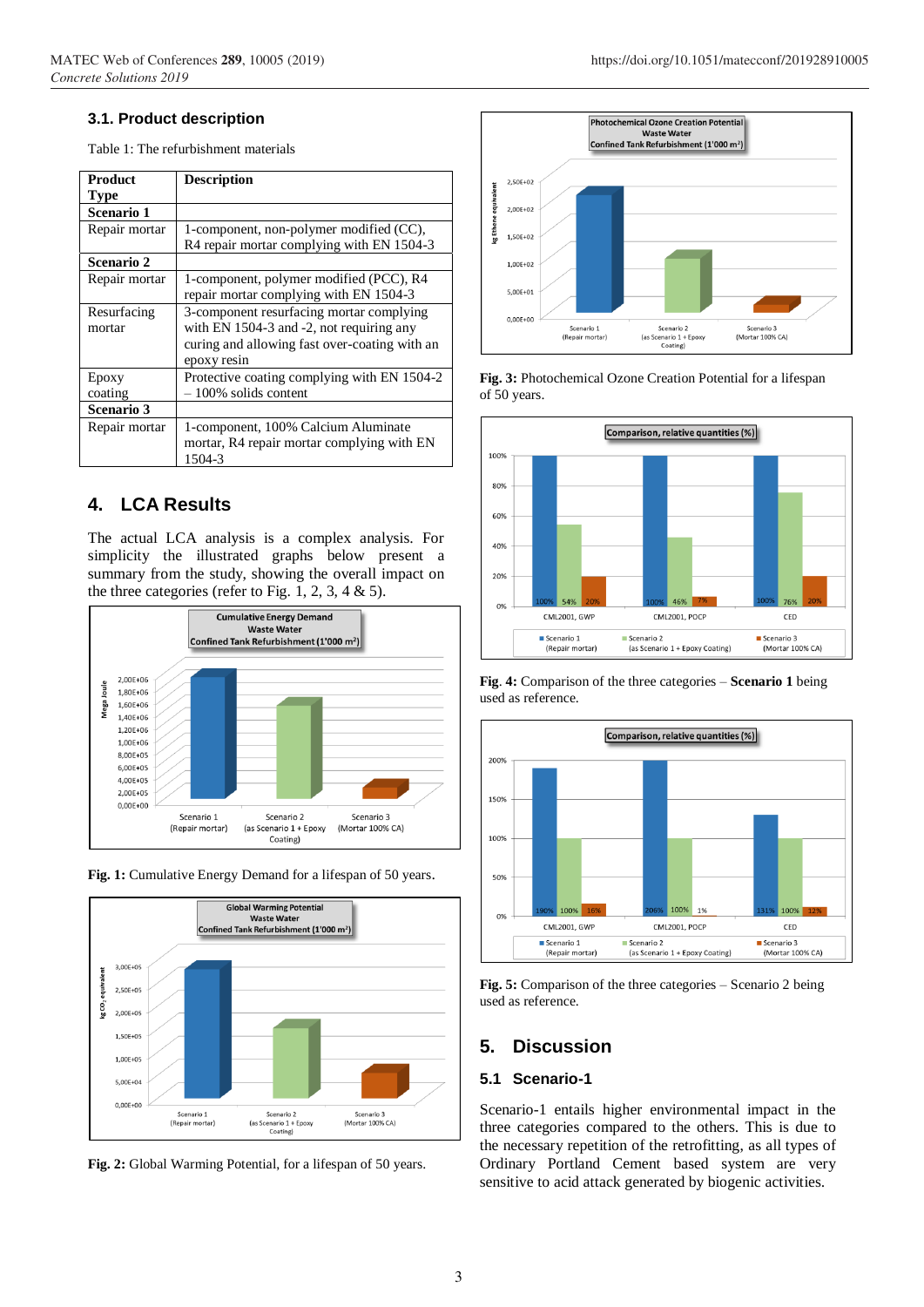

Fig. 6 & 7: OPC mortar containing fly ash, silica fume and silica sand after 1 year in an incubation chamber simulating the biogenic corrosion – the picture on the left being the cube at the start of the test and the one in the middle at 1 year later (3).

**Fig. 8:** The picture on the right is in a large waste collector near Paris, where a repair mortar is being scratched off easily, due to its deterioration by biogenic corrosion, just a few years after the installation.

### **5.2 Scenario-2**

Scenario-2 also has significant impact in each of the three categories; though lower than Scenario-1.

This is because the system comprises epoxy resin based materials that have some environmental impact.

Additionally, the relatively frequent repetition of the retrofitting being required, also increases this impact.

#### **5.3 Scenario-3**

Scenario-3 has the lowest environmental impact in all of the three categories.

This is due to the long service life and durability of the calcium aluminate based repair mortar in this type of environment. Investigations in incubation chambers [6] and in real-life similar environments have shown that these mortars have a very low degradation rate.



**Fig. 9:** Picture taken in Israel where a system similar to Scenario-2 has shown premature failure after just 5 years in service.

#### **5.4 Cumulative energy demand**

Scenario-3 has the lowest impact to primary energy from renewable and non-renewable resources.

When compared to the Scenario-1, the energy saving per year using the 100% calcium aluminate mortar is equivalent to the energy required to produce ~40 tons of oil (and to ~28 tons of oil when compared to the system used in Scenario-2).



Fig. 10: Weight loss over time from four cementitious materials exposed in the Hamburg Simulation Chamber [6] for one year.



**Fig. 11:** Cube of 100% CAC mortar exposed in the Hamburg Simulation [6] for 1 year. Left-hand picture was taken at the start of the test, with the right-hand picture taken 1 year later.

## **5.5 Global warming potential**

Using the 100% Calcium Aluminate technology will minimise the potential contribution to climate change by significantly reducing the emissions of carbon dioxide.

When compared to Scenario-1, the  $CO<sub>2</sub>$  saving per year using the 100% calcium aluminate mortar is equivalent to the  $CO<sub>2</sub>$  issued during the transport of 24.7 Tonnes (typical full truck capacity) of product by truck for over  $\sim$ 150'000 km, which is equivalent to more than three times the worlds circumference (the figure is still approx. half this amount for Scenario-2 at  $~67'000$  km).

#### **5.6 Photochemical ozone creation potential**

Scenario-3 also has the lowest impact in the category of ozone creation potential.

When compared to the Scenario-1, the VOC saving per year using the 100% calcium aluminate mortar is equivalent to saving ~115 tons of solvent based coating (the figure is ~49 tons when compared to Scenario-2).

## **6. Conclusions**

Biogenic corrosion is a growing problem in sewers and waste treatment plants due to various different factors (e.g. the reduction of water consumption, and the reduction of odour leading to the enclosing of many open tanks, etc.).

Field returns have shown repeated failures of traditional repair and retrofitting systems such as those